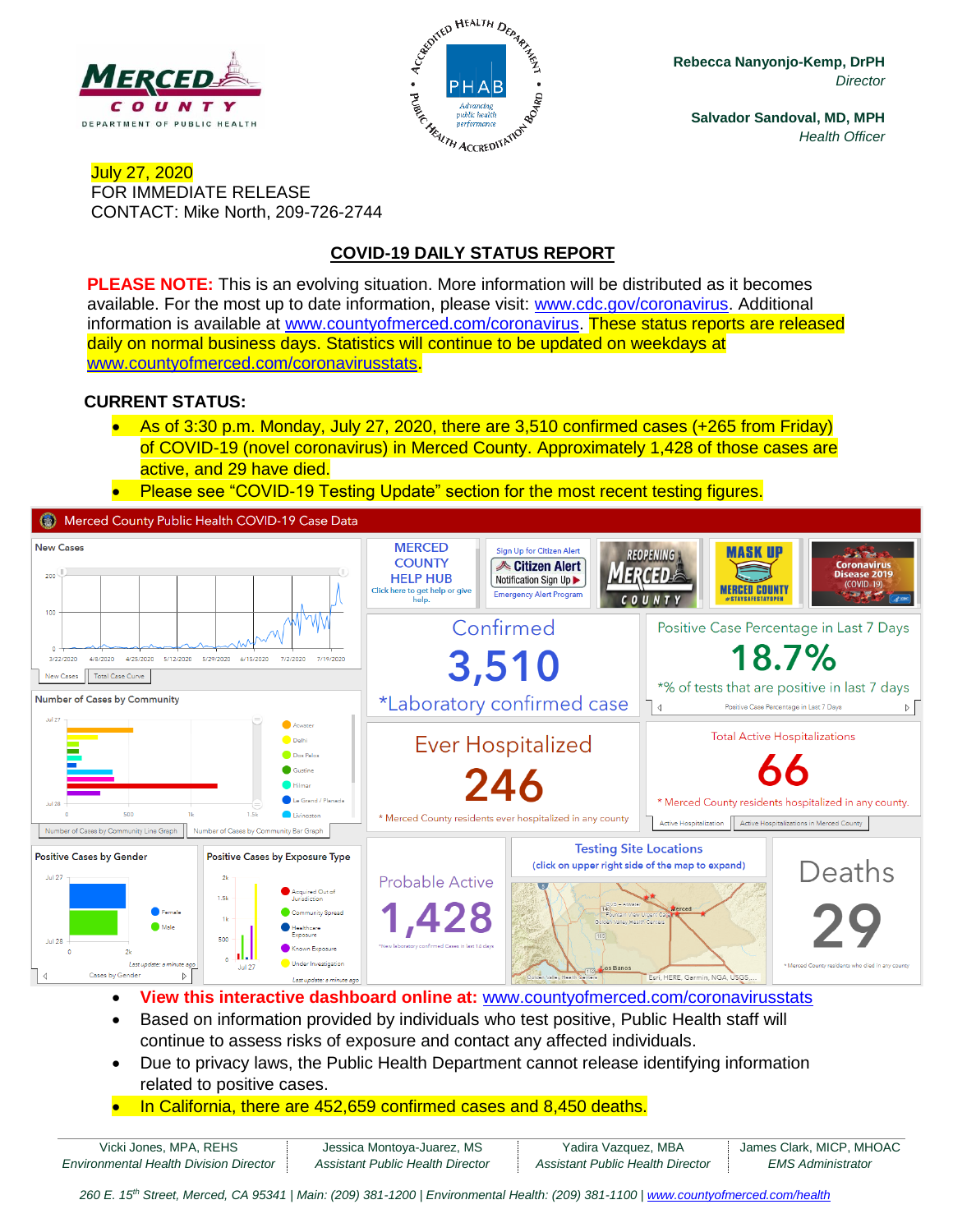### **RECENT ACTIVITIES & UPDATES:**

- Merced County Public Health continues to coordinate with federal, state and local partners to further prepare us for future impacts. This includes working with the California Department of Public Health and the Centers for Disease Control and Prevention to monitor COVID-19.
- Today, the Merced County Department of Public Health confirmed two additional deaths related to COVID-19:
	- o Gender: ■ Female: 0 ■ Male: 2 o Age:  $-50-64:1$  $-65 + 1$ o Underlying Health Conditions: ■ Yes: 0  $\blacksquare$  No: 0
		- **·** Unknown: 2
		-
- Merced County has been placed on the State monitoring list due to rapidly increasing disease transmission, increased hospitalizations, and a rise in the percentage of individuals testing positive for COVID-19, indicating increased circulation throughout the community. Further details can be found at: [https://www.cdph.ca.gov/Programs/CID/DCDC/Pages/COVID-](https://www.cdph.ca.gov/Programs/CID/DCDC/Pages/COVID-19/CountyMonitoringDataStep2.aspx)[19/CountyMonitoringDataStep2.aspx](https://www.cdph.ca.gov/Programs/CID/DCDC/Pages/COVID-19/CountyMonitoringDataStep2.aspx)
- In an effort to slow the spread of COVID-19 by preventing large group gatherings, the County's regional parks (Lake Yosemite, Hagaman Park and Henderson Park) will be closed on Saturdays and Sundays until further notice. The parks will remain open on weekdays, but physical distancing must be adhered to and large group gatherings will continue to be prohibited.
- The Merced County Office of Emergency Services and Merced County Department of Public Health proclaimed a local and public health emergency March 13 in order to help address the outbreak. The Board of Supervisors ratified those actions during a March 16 special meeting.
- On March 19, Governor Gavin Newsom announced Executive Order N-33-20, asking California residents to stay at home. On March 20, Merced County's Health Officer also issued an Order directing County residents to remain in their places of residence except to perform or receive essential services.
- The Merced County Public Health Department Operations Center was activated Jan. 27, 2020 (183 days) in order to prepare for COVID-19 in and around our community. The Merced County Emergency Operations Center and Human Services Agency Department Operations Center are also currently active.

### **COVID-19 TESTING UPDATE:**

• As of July 27, a total of 23,632 tests have been performed in Merced County: 3,510 of those tests are confirmed as positive cases. These figures include testing through both the commercial and public health lab systems.

| <b>Testing Site</b>                    | Location                   | <b>Registration</b>            |
|----------------------------------------|----------------------------|--------------------------------|
| Golden Valley<br><b>Health Centers</b> | 645 Seventh St, Los Banos  | 1-866-682-4842<br>www.gyhc.org |
| Golden Valley<br><b>Health Centers</b> | 857 W. Childs Ave., Merced | 1-866-682-4842<br>www.gvhc.org |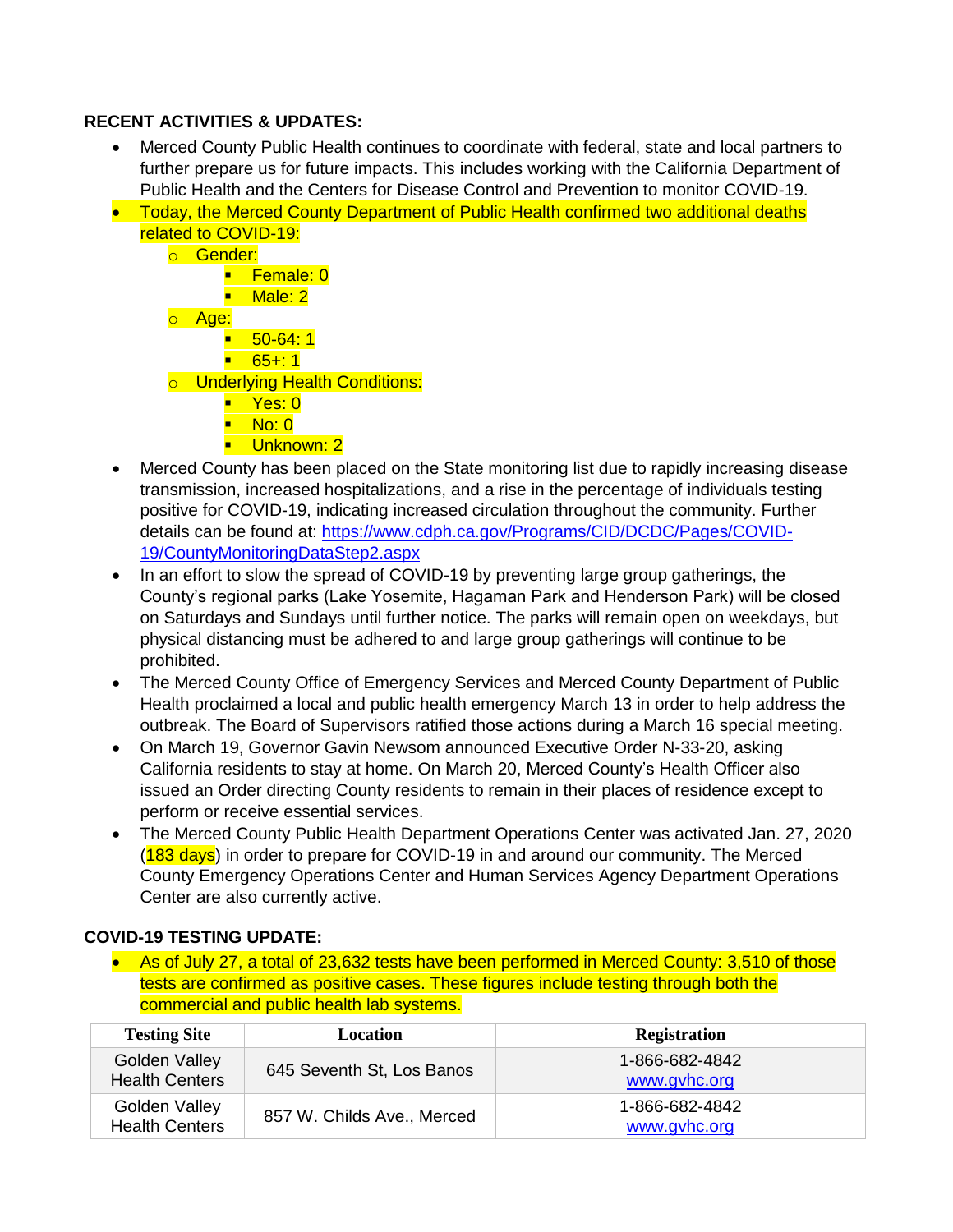| <b>OptumServ Site</b>                         | 900 Martin Luther King Jr. Dr,<br>Merced       | 1-888-634-1123 or online at<br>www.lhi.care/covidtesting. |
|-----------------------------------------------|------------------------------------------------|-----------------------------------------------------------|
| CVS - Merced                                  | 1970 Yosemite Pkwy, Merced                     | https://bit.ly/3e9kaS4                                    |
| CVS - Atwater                                 | 1651 Bellevue Rd, Atwater                      | https://bit.ly/3e9kaS4                                    |
| <b>Fountain View</b><br><b>Urgent Care</b>    | 374 W. Olive Ave. # A, Merced                  | 209-384-5766                                              |
| Castle Family<br><b>Health Urgent</b><br>Care | 3605 Hospital Rd, Atwater                      | 209-381-2000                                              |
| San Joaquin<br>Drug                           | 9215 E, CA-140, Planada                        | 209-382-1291                                              |
| Verily - Los<br><b>Banos</b>                  | Los Banos Fairgrounds: 403 F<br>St., Los Banos | www.projectbaseline.com/COVID19                           |

- Within the public health system, every person who has met CDC criteria for severe disease within Merced County has been tested.
- Public Health is actively identifying other methods to enhance testing capability for providers throughout the community and increase testing county-wide. We will continue to be notified should positive tests come through either system (public health or commercial).

### **COVID-19 SYMPTOMS AND PRECAUTIONS:**

- Coronavirus symptoms include: mild to severe respiratory illness, fever, cough, difficulty breathing, chills, repeated shaking with chills, muscle pain, headache, sore throat, and loss of taste or smell. If symptoms develop, individuals should stay at home to limit exposure to others.
- Anyone who has had contact with a person with possible COVID-19 infection and has the above symptoms should call his/her local health department/health care provider immediately.
- Do not go to your provider's office without calling ahead. Do not call 911 for suspected COVID-19 unless you are having a medical emergency.
- During the flu season, there are steps you can take to protect your health and the health of those around you:
	- o Wash your hands regularly with soap and water for 20 seconds.
	- o Avoid touching your eyes, nose, or mouth with unwashed hands.
	- o Avoid close contact with people who are sick.
	- $\circ$  Stay away from work, school or other people if you become sick with respiratory symptoms such as fever and cough.
	- o Cover sneezes or coughs with a tissue, then throw the tissue in the trash.
	- o Wear a face covering when in public.

# **ADDITIONAL RESOURCES:**

- **Sign up for COVID-19 alerts: [www.countyofmerced.com/coronavirus](http://www.countyofmerced.com/coronavirus)**
- Merced County Public Health COVID-19 **Information Webpage**: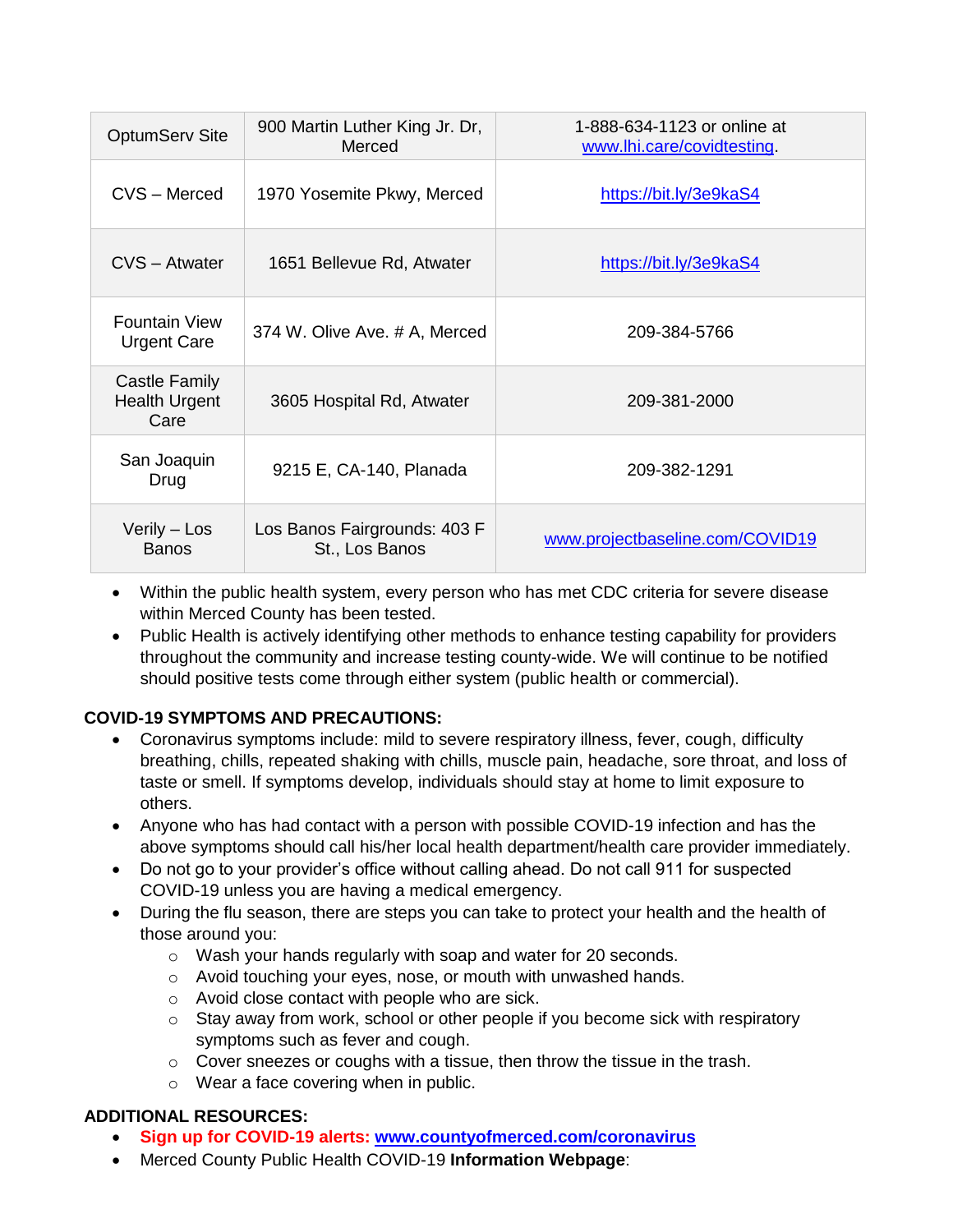- o [www.countyofmerced.com/coronavirus](http://www.countyofmerced.com/coronavirus)
- Merced County Public Health **Information Line**:
	- $\circ$  209-381-1180 (English, Spanish, and Hmong. Live reps. available 8 a.m. to 5 p.m.)
- **Email COVID-19-specific questions to Merced County Public Health:** 
	- o COVID19@countyofmerced.com.
- Updated **CDC Information**:
	- o <https://www.cdc.gov/coronavirus/2019-ncov/whats-new-all.html>
- CDC **Resources for Households**:
	- o <https://www.cdc.gov/coronavirus/2019-ncov/community/home/index.html>
- How to **talk to your kids** about the coronavirus:
	- o <https://www.pbs.org/parents/thrive/how-to-talk-to-your-kids-about-coronavirus>
- Guidance for **Businesses and Employers**:
	- o <https://bit.ly/2IH2G2u>
	- o [www.covid19.ca.gov](http://www.covid19.ca.gov/)
- Report **Price Gouging**:
	- o <http://www.countyofmerced.com/3381/Price-Gouging>
- Report **Consumer Fraud**:
	- o [www.countyofmerced.com/2322/Consumer-Fraud](http://www.countyofmerced.com/2322/Consumer-Fraud)
- Report **non-essential business activity** and large group gatherings that violate the Stay-at-Home Order:
	- $\circ$  Hotline: 209-381-1100 (8 a.m. to 5 p.m. Monday-Friday)
	- o Email: [COVIDcomplaint@countyofmerced.com](mailto:COVIDcomplaint@countyofmerced.com)
- **Free Virtual Care** options through Dignity Health for those with COVID-19 symptoms:
	- o Patients can receive a free Virtual Care Anywhere visit if they are experiencing COVID-19 symptoms. Symptoms can include fever, cough, or shortness of breath.
	- o To access a free virtual urgent care visit, visit [www.dignityhealth.org/virtualcareanywhere,](http://www.dignityhealth.org/virtualcareanywhere) download the Virtual Care Anywhere app in the Apple App Store or Google Play Store, or call 855-356-8053 and use the coupon code COVID19.
- **Get Help/Give Help**:
	- o [www.gethelpgivehelpmerced.com](http://www.gethelpgivehelpmerced.com/)
- **Donations**—help community members impacted by COVID-19:
	- o [www.countyofmerced.com/donations](http://www.countyofmerced.com/donations)
- Exclusive **Shopping for Vulnerable Populations**:
	- o [www.countyofmerced.com/3396/Exclusive-Shopping-for-Vulnerable-Popula](http://www.countyofmerced.com/3396/Exclusive-Shopping-for-Vulnerable-Popula)
- Apply for **benefits** Individuals experiencing financial hardship may qualify for cash assistance through CalWORKs, food nutrition assistance through CalFresh, and medical assistance through MediCal:
	- o [www.getcalfresh.org](http://www.getcalfresh.org/) (CalFresh only)
	- o [www.C4yourself.com](http://www.c4yourself.com/) (CalWORKs and MediCal)
	- $O$  1-855-421-6770
- **Unemployment Insurance** questions to local Merced County EDD Office:
	- o [WSBModestoFieldOffice@edd.ca.gov](mailto:WSBModestoFieldOffice@edd.ca.gov)
- Information regarding **tenant protections**:
	- o [www.countyofmerced.com/3412/Real-Estate](http://www.countyofmerced.com/3412/Real-Estate)
- 24/7 **Warm Line for Youth** (emotional support):
	- o 209-381-6800 or 1-888-334-0163 (toll free)